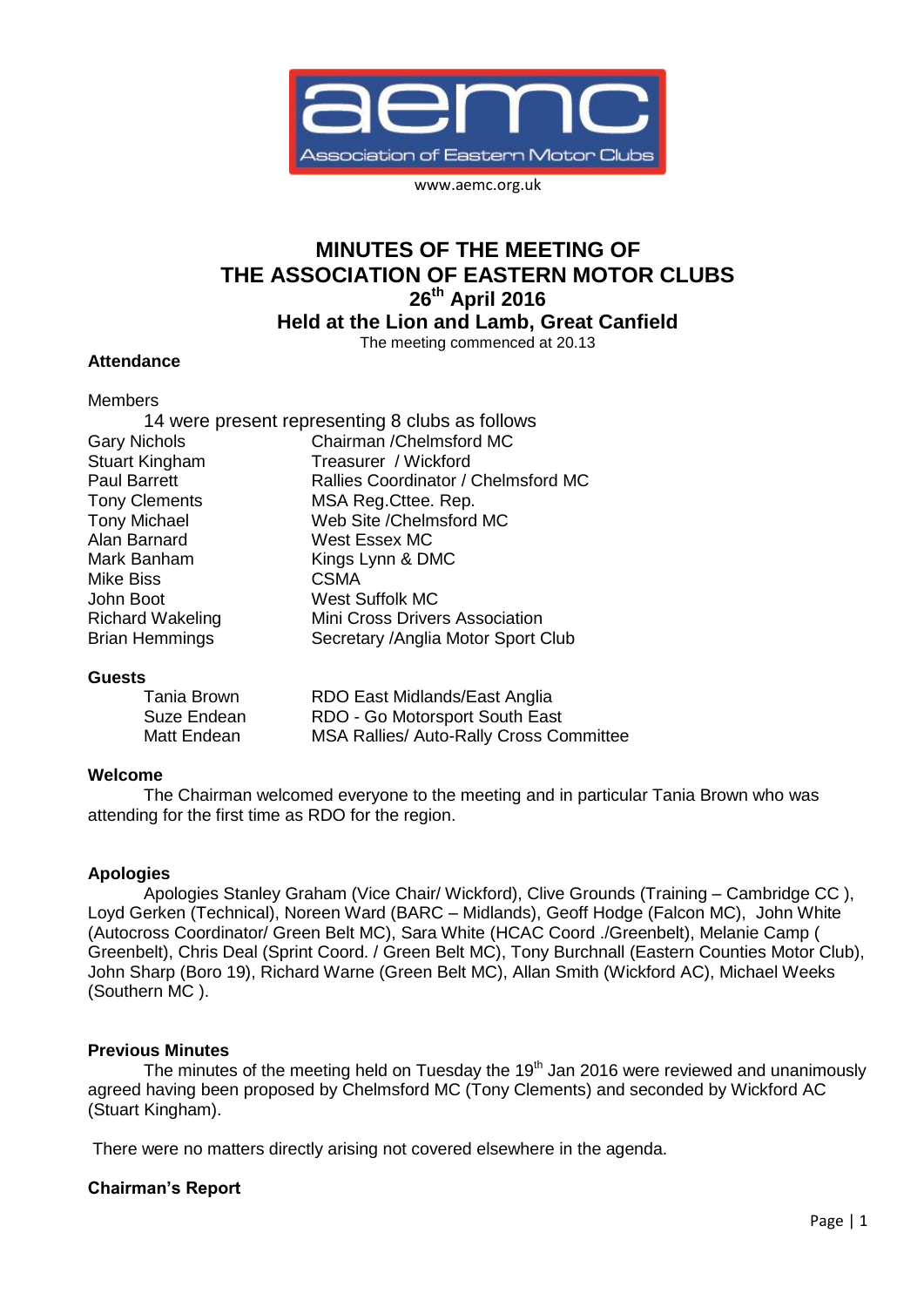The chairman indicated that there was nothing additional to report beyond that given at the immediately preceding AGM.

#### **Treasurers Report**

The treasurer indicated that the funds were currently £8438.

The reduction from the year end was explained as being due to the expenses incurred by the Training Day. A claim for financial assistance has been put to the MSA and is awaiting payment.

The treasurer indicated that the electronic payment process for the championship registration is working well.

A discussion was held regarding the use of electronic access to the account and it was agreed that the current arrangements /account would be reviewed to ensure it is the most effective available.

#### **Secretary's report**

Correspondence has been received as follows:- Copies of minutes and notices from other associations. Monthly newsletters from Sevenoaks & DMC and ACU Eastern Centre.

Two specific notices had been received and distributed.

One was from the Shenstone and District Club regarding classes in sprints. The meeting was updated that this had been discussed and the conclusion was that the association would not recommend any specific course of action but member clubs were of course free to do so if they felt it appropriate. A second note had been received regarding the shortage of Rescue Units generally.

Clubs were urged to encourage any appropriate members to give consideration to running a unit.

Notice of the Inter Association Trial and Autocross had also been received and distributed to the appropriate officials and clubs.

Initial response is that a number of competitors are considering entering the Trial but take up on the Autocross is thought to be unlikely. Both will be progressed as appropriate

Applications for membership:-

An application for membership from Border MC had been received. Following discussion it was agreed that this would be accepted. Secretary /Treasurer to contact Border MC to inform them.

## **Autocross Report**

A report had been provided indicating that the Home Counties Autocross Championship is set up and the regulations available.

The Championship is based on 8 rounds spread across 4 weekends.

The venue for the first rounds on July 23rd/24th is problematic and clubs are asked to contact John White or Wickford AC if they know of a venue that might be a possibility.

## **Stage Rally Championship**

The championship is progressing successfully with 4 rounds now completed and the  $5<sup>th</sup>$  round the "Middlewick"due on the 1<sup>st</sup> May.

Registrations are down a little on 2015 at 35 although it is anticipated there may be a small number of additional competitors still to come.

One round has been lost from the championship and the Kings Lynn event is unlikely to run due to venue issues. An alternative event may be considered if this is confirmed.

## **Sprint Championship**

The championship is progressing well with approx.. 40 registered competitors. This also represents a slight reduction from 2015.

As in 2015 events are experiencing very different numbers of entries ranging from full to relatively low.

## **MSA Autocross / Rallies Committee Update**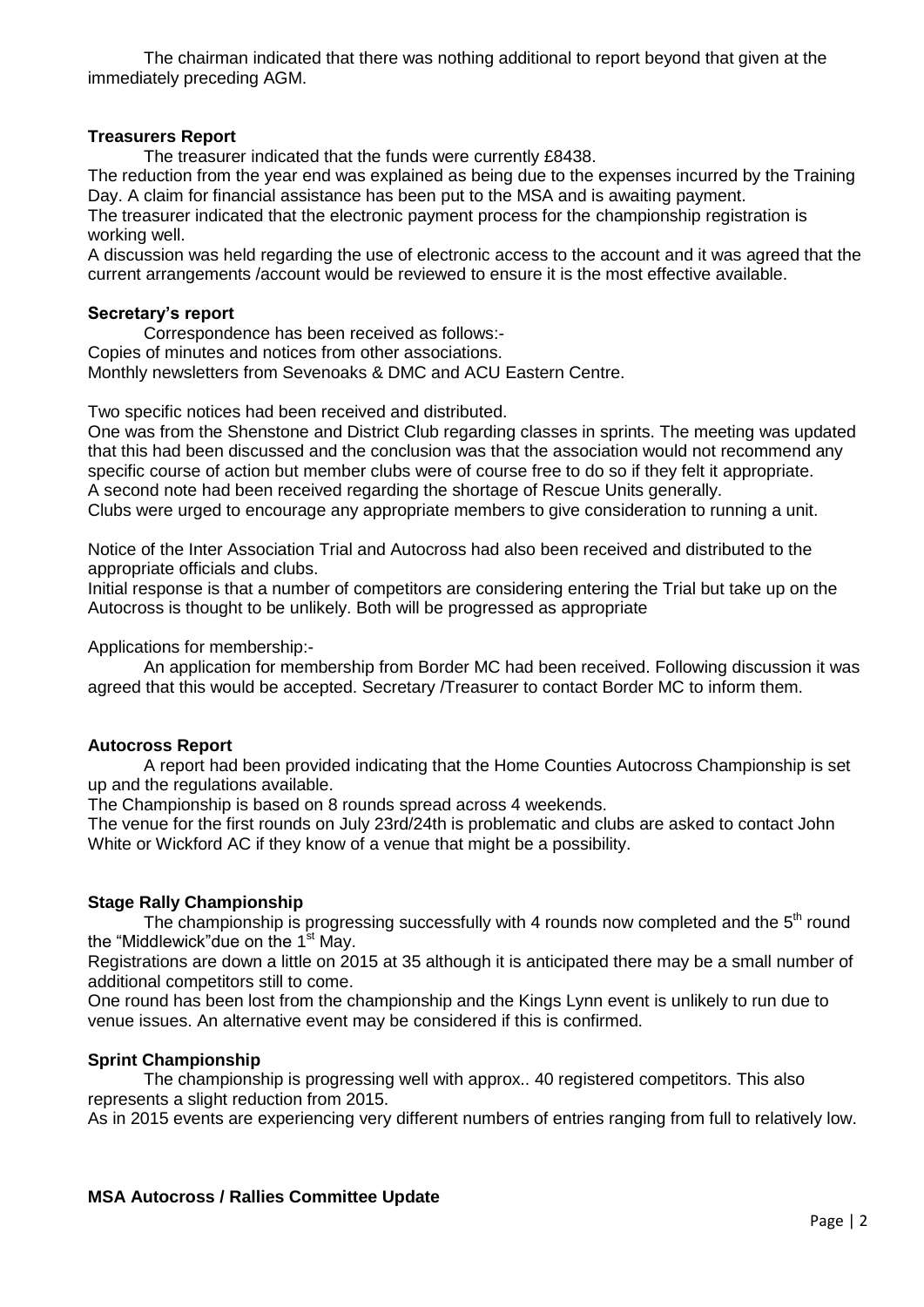Matt Endean provided updates as follows.

The MSA is reconvening the Environmental study group to review the question of noise testing to investigate options and techniques for providing a meaningful test that is aligned with the needs to manage noise levels in line with the requirements of modern society

The design and use of "splits" and "merges" on single venue stage rallies is to be reviewed following a number of reported issues.

Safety car training courses are being held and organisers of relevant events are urged to make sure that provision for training personnel for their events has been made.

## **MSA Regional Committee**

Tony provided an update on a number of points that had been raised at the February Regional Committee meeting. The key points were

A reminder that associations can apply for Service Awards that can be used to recognise significant contribution to motor sport within the association.

The process for granting media accreditation for attendance at stage rallies has been implemented and is providing an environment where media recognition is now subject to managed control.

A review of MSA strategy has been initiated by Rob Jones with an anticipated first report in the summer period.

As part of the Rally Future programme a number of forums have been held around the country in order to explain the details and driving forces behind the changes while providing an opportunity for clubs to raise questions. It has been suggested that one of these events should be held in the Eastern region. In order to maximise the geographical coverage and fit in with the overall schedule the plan being put forward is to hold a forum in the Thurrock area on either 13th or  $14<sup>th</sup>$  July.

Following discussion it was unanimously agreed that the region would support such an event with Thurrock agreed as the planned venue.  $13<sup>th</sup>$  July was selected as the optimum date.

Details will follow but it was highlighted that the event will be open to all interested parties with particular relevance to anyone involved with events using Forestry Commission land.

## **Go Motorsport**

Suze indicated that in the future she would work with Tanya to cover association meetings.

She refered to the Girl Guide event mentioned at a previous meeting which was held at Alexandra Palace. Go Motorsport attended the event during and included a wheel changing competiton as part of their presentation. Over 400 changes were undertaken during the show!!!! The success of attending targaeted events like these was demonstrated as two guide units have now establishe links to clubs.

During a visit to a marshals club meeting (BMMC) it had been strongly indictaed that the club is keen to work with motor clubs.

If clubs are involved in any special or interesting activities it was requested that they contact the RDO so that appropriate publicity can be arranged. This may be an article in MSA News or similar.

# **Training**

The Rally Marshals Training Day in Feb. had been a huge success and an additional event later in the year is being considered.

It was highlighted that one of the items discussed at the recent "Club" seminars had been the link (or lack of) between clubs and licensed trainers in their area. Plans are being progresses to start to address this by making details of "local" trainers and avaialble courses more avaialble through the MSA website. Clubs are urged to consider their training requirements and to contact the traing orgaisation ideally initially through a trainer to develop a plan to address them.

The plan to hold a first on scene traing event for rally competitors was discussed. The potential of staging this at an event is being progressed with the Rockingham Stages in Dec being suggested as a good potential opportunity. This to be progressed to determine if viable.